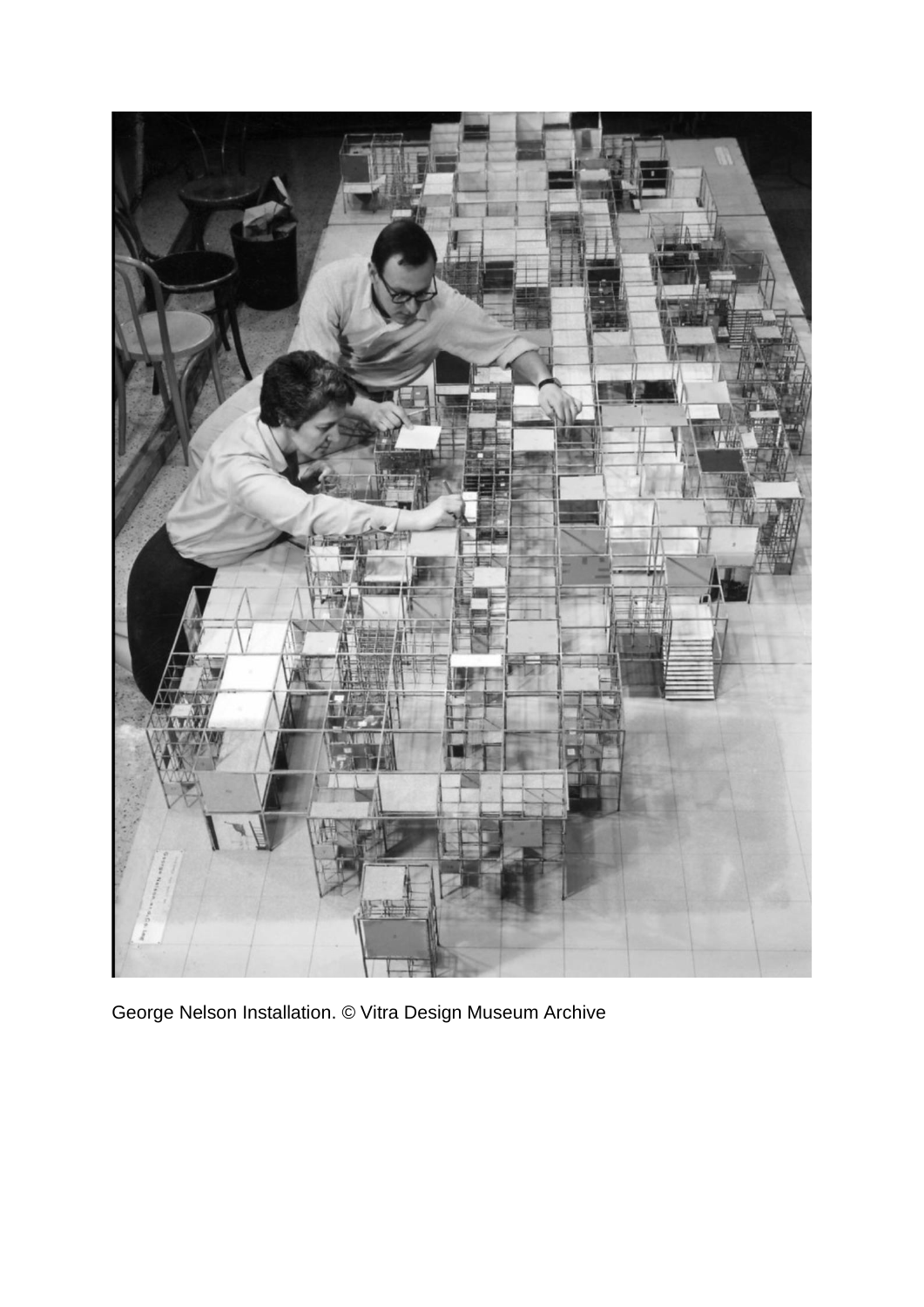## **OASE 113: Authorships**

Tom Avermaete, Irina Davidovici, Christoph Grafe, Véronique Patteeuw (eds.)

Though the Author's empire is still very powerful (recent criticism has often merely consolidated it), it is evident that for a long time now certain writers have attempted to topple it. . . . The removal of the Author (one could talk here with Brecht of a veritable 'distancing', the Author diminishing like a figurine at the far end of the literary stage) is not merely an historical fact or an act of writing; it utterly transforms the modern text.

—Roland Barthes, *The Death of the Author*, 1967—

Is the author of a work of art important? *The Life and Opinions of Tristram Shandy, Gentleman*, arguably the most important English novel of the eighteenth century, was published without revealing its author, Laurence Sterne. The value of the work was, however, not affected by this omission, which clearly did not disturb its originator. In architecture, too, for centuries the authorship of buildings was either unknown or ambiguous. The identification of artistic ideas and buildings with particular individuals is more pronounced in the Western world as the result of processes of division of labour and social distinction.

Authorship seems to lend the work of art a distinct aura, not of its physicality, but as a sedimentation of intellectual or creative labour. The author owns the ideas of the work, if not the work. This may be one of the reasons why the concept of authorship was historically also applied to architectural works of art, which are, by definition, the product of collective endeavours. The tendency of involving an ever-larger number of experts in the design process has perhaps enhanced the idea that somewhere, beyond individual expertise, there has to be a deeper origin. Hence the modernist narrative of a 'real' single author, whose 'genius' transcends the technocratic procedures of everyday production.

What does the author's 'owning' of a project mean? And does this sense of ownership still prevail in contemporary architecture culture? Is the concept of individual authorship not a cul-de-sac, preventing the processes of invention and innovative thinking often necessary for addressing a practice that is more collaborative than ever? In architecture, single authorship has been under pressure from two directions. On the one hand the technological – or should we say technocratic? – impulse to integrate a variety of expertise and forms of knowledge has, since the 1970s, provoked demands for flatter hierarchies and for assembling 'building teams of engineers and designers'. The building team, then, becomes the nemesis of authorship. Its result is design by committee, guided by a more or less benevolent sense of rationality. The other assault on the concept of authorship is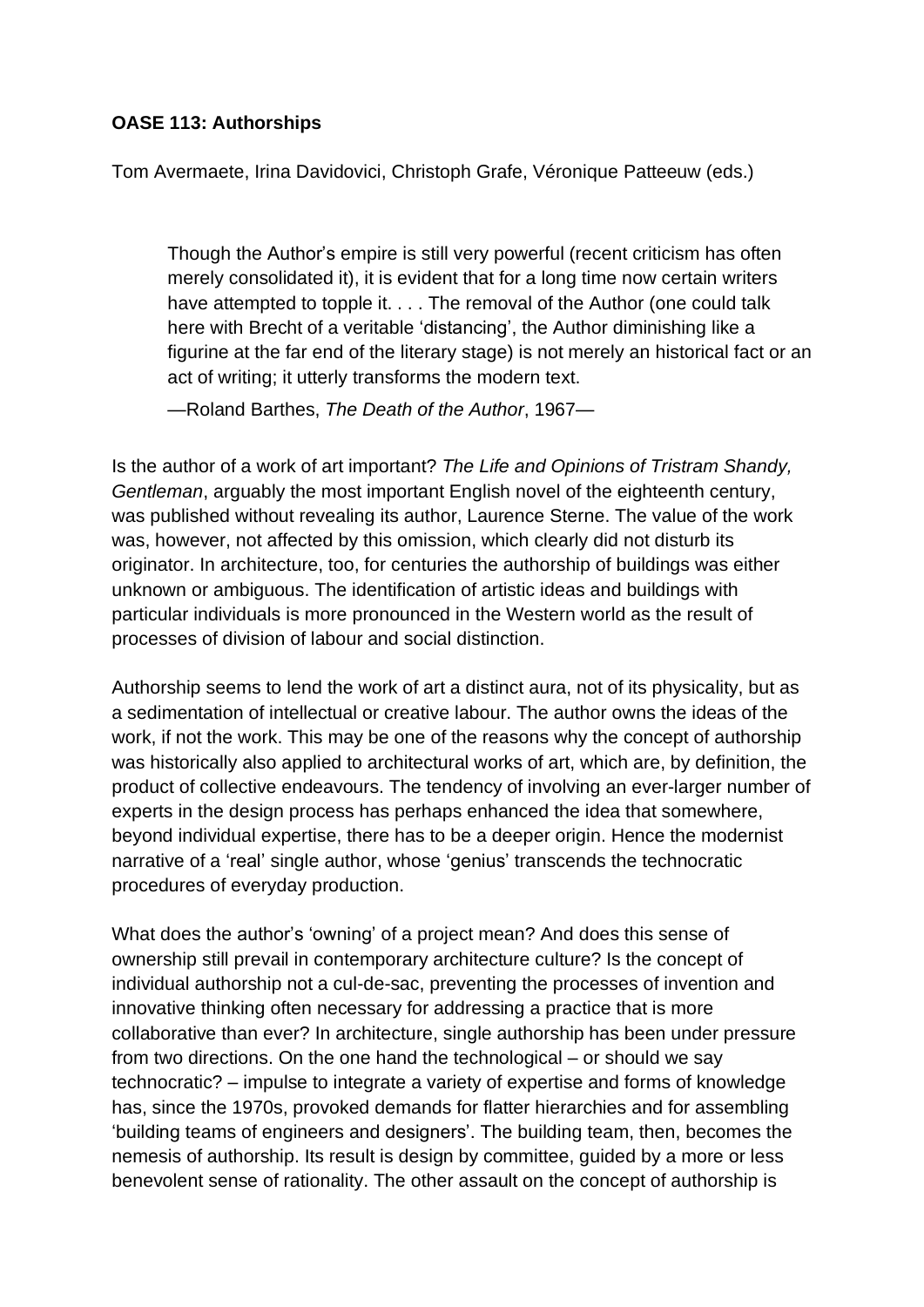driven by cultural arguments rooted in avant-garde explorations of subjectivity. Postwar theory and particularly post-1968 cultural studies are united in their suspicious attitude to the dominance of the single-author concept, which is a specifically modern inheritance. Fuelled by a broader and healthy distrust of authority, these theories also question the implied superior status of authorship within the organisation of creative labour.

In the architecture of the early millennium, the effects of questioning authorship have been positively paradoxical. Design approaches that suspend artistic or intuitive processes of invention (Datascape, parametric design) have given occasion to some of the most notable cults of personality. Maintained by the professional media, the road form 'non-author' to 'star-architect' is extraordinarily short. Other practices that initially claim collective authorship often over time separate into single author units, as the initial emulsifying agents of idealism lose their potency. On the other hand, an ever-increasing multitude of expertise not only undermines claims to single authorship but also produces new, significant architectural conceptions of authorship. One example among many is in the field of adaptive reuse or *Umbau*. Here the nexus of conservation and invention provides ample evidence, with both those responsible for preserving the context and adding to it making justifiable, perhaps equal, claims to creative authorship. Other areas of practice, in which the various aspects of a project are more closely integrated in the built artefact, can conceal individual contributions, rendering authorship less clear-cut and thus more open to contestation.

What, then, might be the essential argument for retaining the concept of authorship in architecture today? Perhaps the most resounding argument is this: authorship is not only an act that implies originality, it is also a deeply felt commitment to a work that until its realisation belonged only to the author, but to which he or she is also completely devoted. The reciprocal claim between creator and work, which is not only a romantic cliché but also the condition for transcending one's own limits in further work, can hardly be thought of in any other way than through the concept of the individual author. The question remains, however, whether there is not also a need to add to this other, more diffuse, but still no less effective, notions of authorship. Especially in a professional practice in which authorship usually goes hand in hand with the management of an office, the question of alternative forms of authorship is not only permissible, but also necessary. The combination of authorship and entrepreneurial activity that characterises the status of the architect within the *profession libérale* may also be limiting. Wouldn't it be more interesting to imagine the concept of the author in architecture as a space of possibility, as a field in which the responsibility, the commitment, even being completely absorbed by the work of invention, is distributed among several heads and hands? Shouldn't there also be, along with the beautiful image of flat hierarchy, one that creates space for depth?